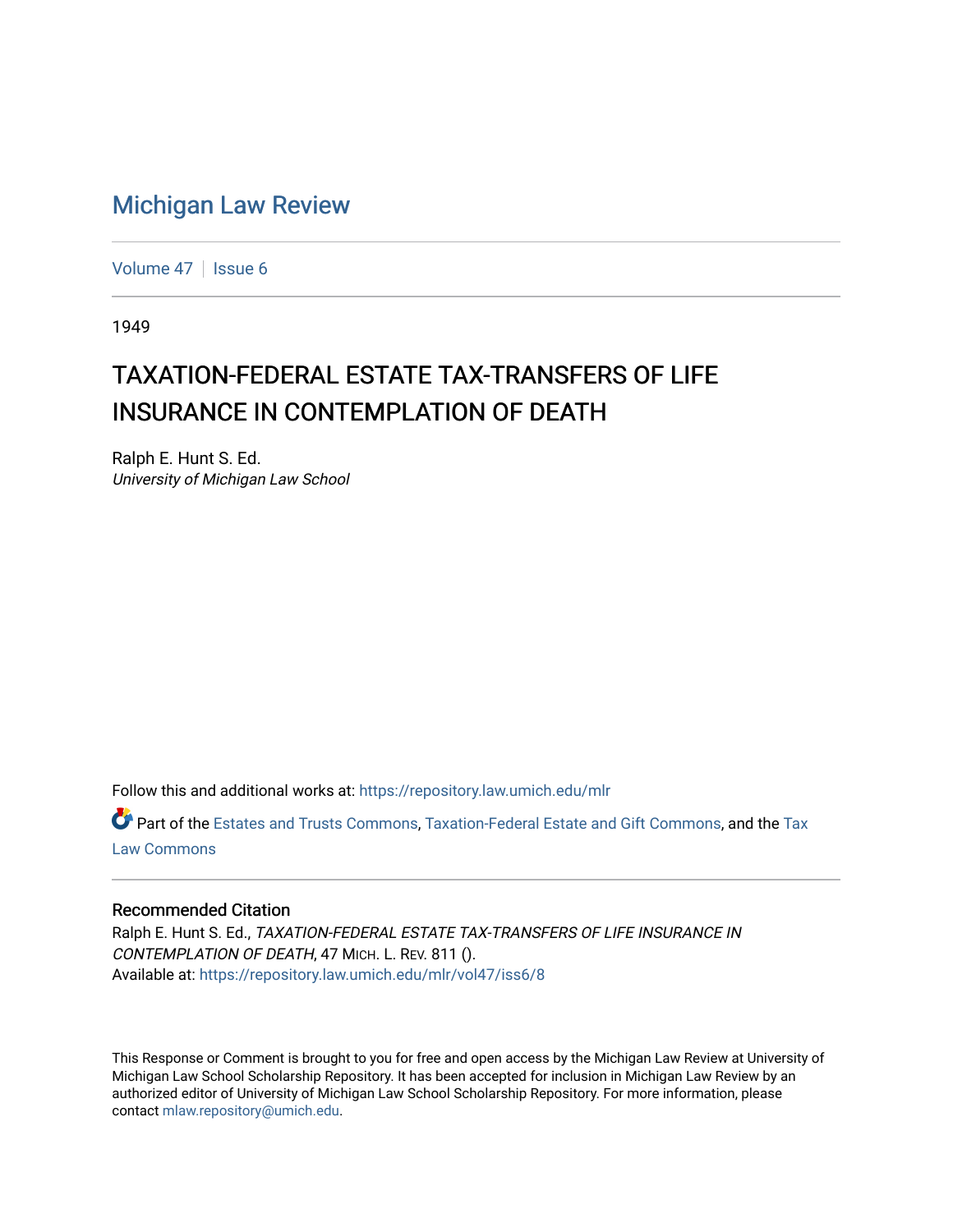TAXATION-FEDERAL EsTATE TAX-TRANSFERS OF LIFE INSUR-ANCE IN CoNTEMPLATION OF DEATH-Insurance policies on the life of a decedent are ordinarily included in his gross estate according to the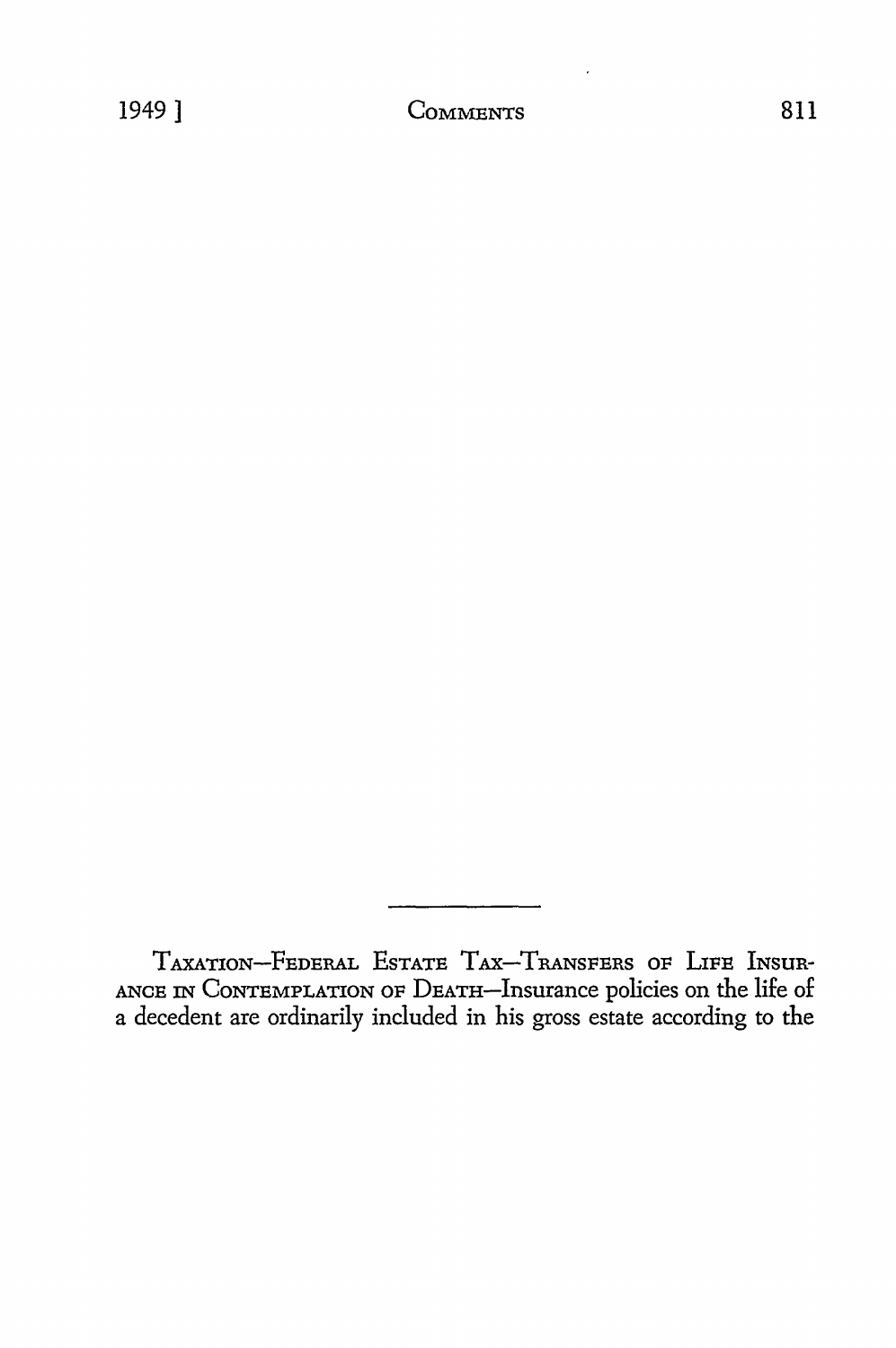provisions of section  $811(g)$  of the Internal Revenue Code.<sup>1</sup> Where the policy is payable to a beneficiary other than the executor, it is taxable under section  $811(g)(2)$ : (1) if the decedent paid premiums on the policy, in proportion to the amount of premiums paid by him in relation to the total premiums paid, or (2) if the decedent possessed at his death any of the incidents of ownership. However, these provisions are not exclusive; even though section  $81\bar{1}(g)$  is inapplicable, insurance policies transferred by the decedent during his lifetime may still be subject to estate tax if the transfer falls within section  $811(c)$ ,<sup>2</sup> as a transfer "in contemplation of death" or "intended to take effect in possession or enjoyment at or after death."<sup>3</sup> At present, the interpretations of the "possession or enjoyment" clause would indicate that where the transfer is irrevocable, the transfer of insurance would not be taxable as intended to take effect in possession or enjoyment at or after death.<sup>4</sup> Although it is not easy in all cases to distinguish the two clauses, our principal concern is with the contemplation of death provision.

Since  $1916$ <sup>5</sup> the Federal estate tax has provided for the taxation of transfers made in contemplation of death. The purpose of this provision,  $[$ and  $811(c)$  generally $]$  was to reach substitutes for testamentary dispositions and thus prevent evasion of the estate tax. Since the enactment of the gift tax has done much to prevent such avoidance, and because of the government's somewhat unfavorable record of litigation, some writers have suggested that the contemplation of death provision should be eliminated except for transfers within a short time before death which would be presumed to be in contemplation of death.<sup>6</sup>

<sup>1</sup> "The value of the gross estate of the decedent shall be determined by including  $\ldots$ all property . . .

 $(g)(2)$  to the extent of the amount receivable by all other beneficiaries as insurance under policies upon the life of the decedent  $(A)$  purchased with premiums  $\ldots$  paid directly or indirectly by the decedent, in proportion that the amount so paid by the decedent bears to the total premiums paid for the insurance, or (B) with respect to which the decedent posthe total premiums paid for the insurance, or (B) with respect to which the decedent possessed at his death any of the incidents of ownership...." 26 U.S.C. (1946) §811(g)(2). 2 "The value of the gross estate of the decede

value at the time of his death of all property.  $\ldots$ 

(c) to the extent of any interest therein of which the decedent has at any time made a transfer, by trust or otherwise, in contemplation of or intended to take effect in possession or enjoyment at or after his death.  $\ldots$  " 26 U.S.C. (1946) §811(c).

<sup>3</sup>Cf. Treas. Reg. 105, §81.25; Cohn, "Gifts of Life Insurance in Contemplation of Death," 26 TAXEs 156 (1948).

<sup>4</sup>Flick's Est. v. Comm., (C.C.A. 5th, 1948) 166 F. (2d) 733. But cf. Thomas v. Graham, (C.C.A. 5th, 1946) 158 F. (2d) 561.

5 39 Stat. L. 777.

6 Pavenstedt, "Taxation of Transfers in Contemplation of Death: A Proposal for Abolition," 54 Yale L. J. 70 (1944); I Paul, Federal Estate and Gift Taxation (1942) §6.26; id., 1946 Supp.; cf. H. REP. 2087 on Revenue Revision Act of 1948, 80th Cong., 2d sess., p. 6 (May 28, 1948).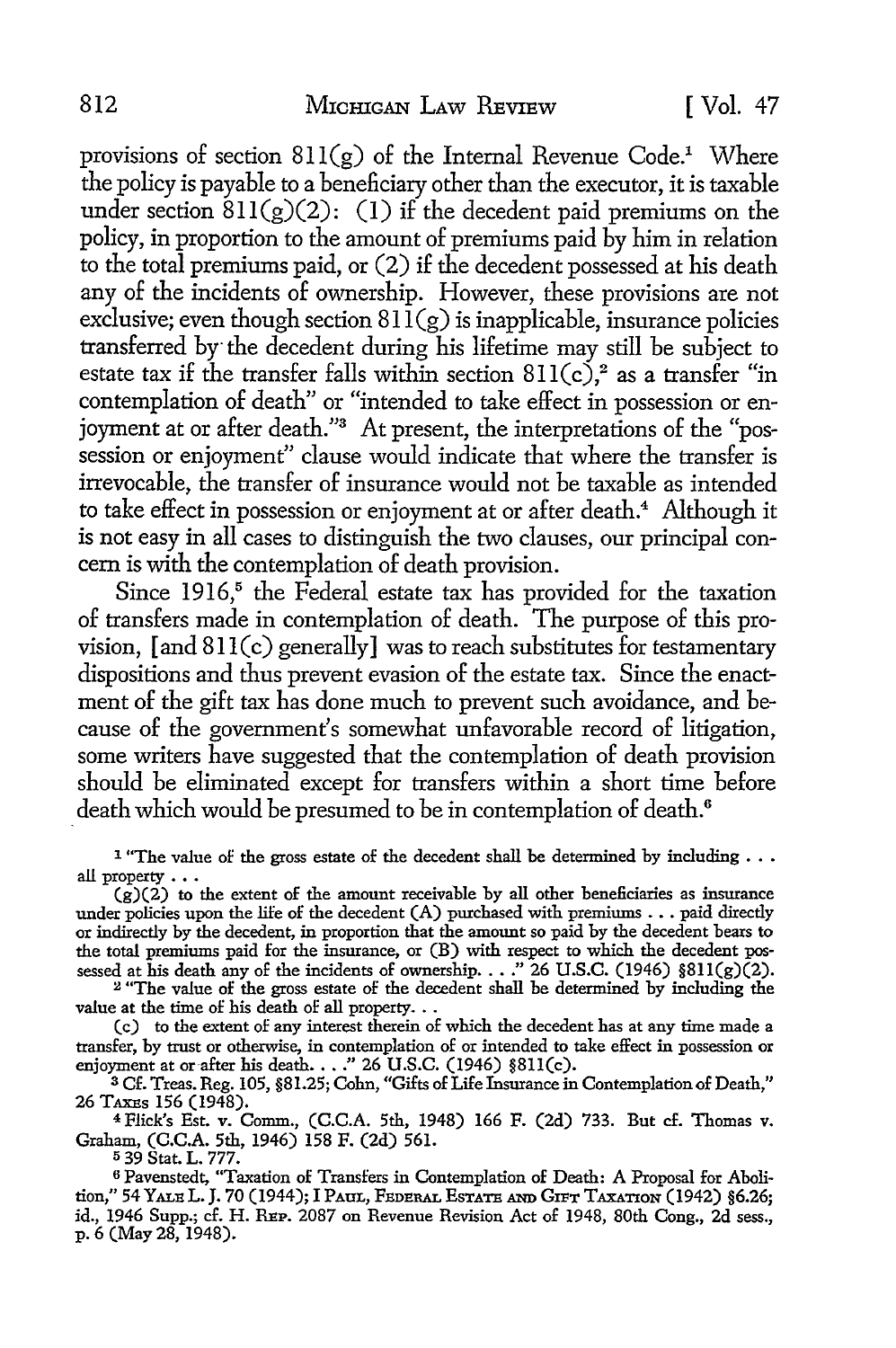However, the tendency of recent decisions of the Federal courts would seem to indicate a broadening of the scope of  $811(c)$ , rather than a restriction of its application, with respect to the application of the contemplation of death provision to life insurance transfers.

# *A. Types of Transfers*

Three common types of transfers have been involved in the cases. First is the outright assignment of the policies to the donee, with the donor retaining no incidents of ownership. If the donor pays all the premiums on the policies until his death, and the transfer occurs after January 10, 1941, under sec.  $811(g)$  the entire proceeds would be taxable to the donor's estate, and there is no need to apply  $811(c)$ . But if the transfer occurred prior to January 10, 1941, the Treasury regulation7 provides that the proceeds are included only in the proportion that the premiums paid after that date bear to the total premiums paid. If transferred in contemplation of death, however, the policies are treated the same as if the transfer had not been made and the donor had continued to own them until his death,<sup>8</sup> and the full value of the policies at death is taxable.

If the donor pays only the premiums prior to the transfer, and the donee makes the payments thereafter ( either from his own funds or from loans or dividends on the policies), and the transfer occurs after January 10, 1941, section  $811(g)$  taxes only the proportion of the proceeds purchased with premiums paid by the donor, excluding the proportion purchased by the donee's premium payments. This result should not be changed, even if the transfer were in contemplation of death, since that portion of the proceeds purchased by the donee's payments was not transferred by the donor. $9$  But if the transfer was before January 10, 1941, none of the proceeds would be taxable under  $811(g)$ , while a transfer susceptible to attack under 8ll(c) would still be taxed in proportion to the premiums paid by the donor.

If the donor has made no premium payments at any time, but all

7 Treas. Reg. 105, §81.27, ". . . in determining the proportion of the premiums  $\ldots$  paid directly or indirectly by the decedent (but not the total premiums paid) the amount so paid by the decedent on or before January 10, 1941, shall be excluded if at no time after such date the decedent possessed an incident of ownership in the policy.''

<sup>8</sup> Jglehart v. Comm., (C.C.A. 5th, 1935) 77 F. (2d) 704. Cf. Heiner v. Donnan, 285 U.S. 312 at 330, 52 S.Ct. 358 (1932).

<sup>9</sup>Liebmann v. Hassett, (C.C.A. 1st, 1945) 148 F. (2d) 247. In Est. of Cronin, 7 T.C. 1403 at 1411 (fn. 3) (1946), the court pointed out that the issue was not raised and there was no proof of the proportion of premiums paid by the donee; therefore the face value of the policies was taxed.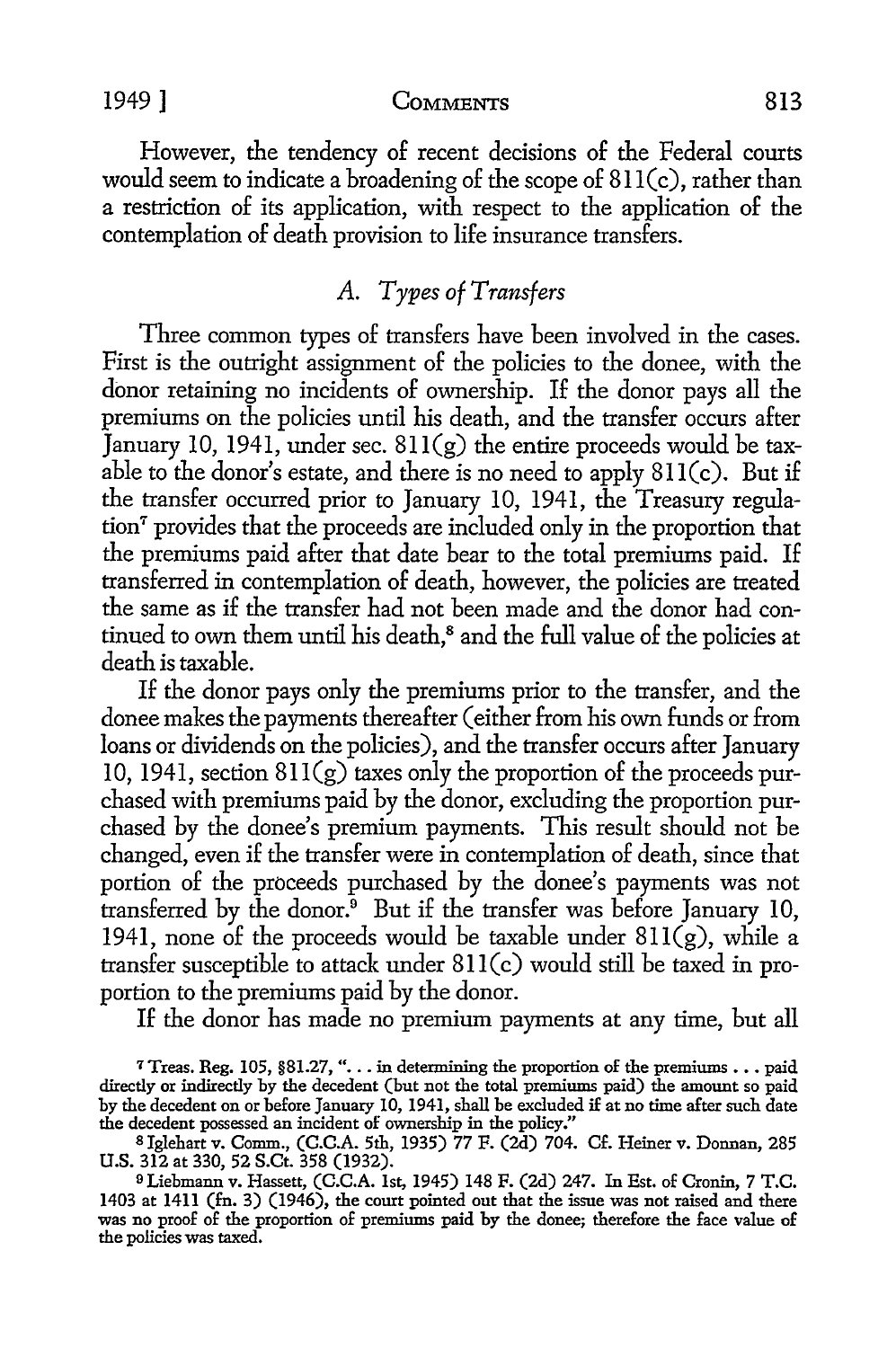payments have been made by another, none of the proceeds is taxable under 811(g). But if transferred in contemplation of death, the proportion of the proceeds purchased by premiums paid before the transfer would be taxable, since that portion of the policy was transferred by the donor.10

In the second common type of transfer, the unfunded insurance trust, the policies are transferred to trustees in trust for specified beneficiaries. Since the premiums may be paid by either the settlor or others, the considerations as to taxability are essentially the same as in the outright assignment. In addition, however, it has been quite common to provide that the trustees may (or must) use the proceeds of the policy to purchase assets of the estate or make loans to it, in order to provide a source of ready cash and avoid costly forced sales of other assets of the estate. As will be seen, such provisions may increase the likelihood that the transfer to the trust will be taxable as in contemplation of death.

The third type of insurance transfer is the funded insurance trust, in which securities or other income-producing properties are transferred to the trust, in addition to the policies of insurance, with a provision that the income is to be used to pay premiums on the policies. Under the present provisions of  $811(g)$ , premium payments are regarded as having been made by the insured whether made directly or indirectly, and the insurance premiums paid by the funded trust are therefore regarded as paid by the donor. Where the transfer to the trust occurred before January 10, 1941, application of  $811(c)$  will result in greater taxability than  $811(g)$ , as in the case of the unfunded trust or outright assignment.<sup>11</sup> In addition, the Tax Court in the *Garrett* case<sup>12</sup> held that where the transfer was in contemplation of death, not only are the insurance proceeds taxable, but the proportion of the securities, the income from which was used to pay the premiums, is also taxable as transferred in contemplation of death. Although there was a vigorous dissent in the *Garrett* case, to date there seems to be no indication of a

10 Cf. H. REP. 2333, 77th Cong., 2d sess., p. 163 (1942); S. REP. 1631, 77th Cong., 2d sess., p. 236 (1942).

<sup>11</sup> It has been argued that the portion of insurance purchased by premiums paid by the trust after creation and before January 10, 1941, should be excluded even under 8ll(c), on the theory that such payments were not transferred by the donor, but are additions to the property made by the donee-beneficiary within Treas. Reg. 105, §81.15. Guterman, "Transfers of Life Insurance and the Federal Estate Tax," 48 CoL. L. REv. 37, 51 (1948). Even so, the portion purchased by premiums paid before the transfer would be taxable under 811(c), although tax-free under 811(g).

12 Est. of Paul Garrett, 8 T.C. 492 (1947).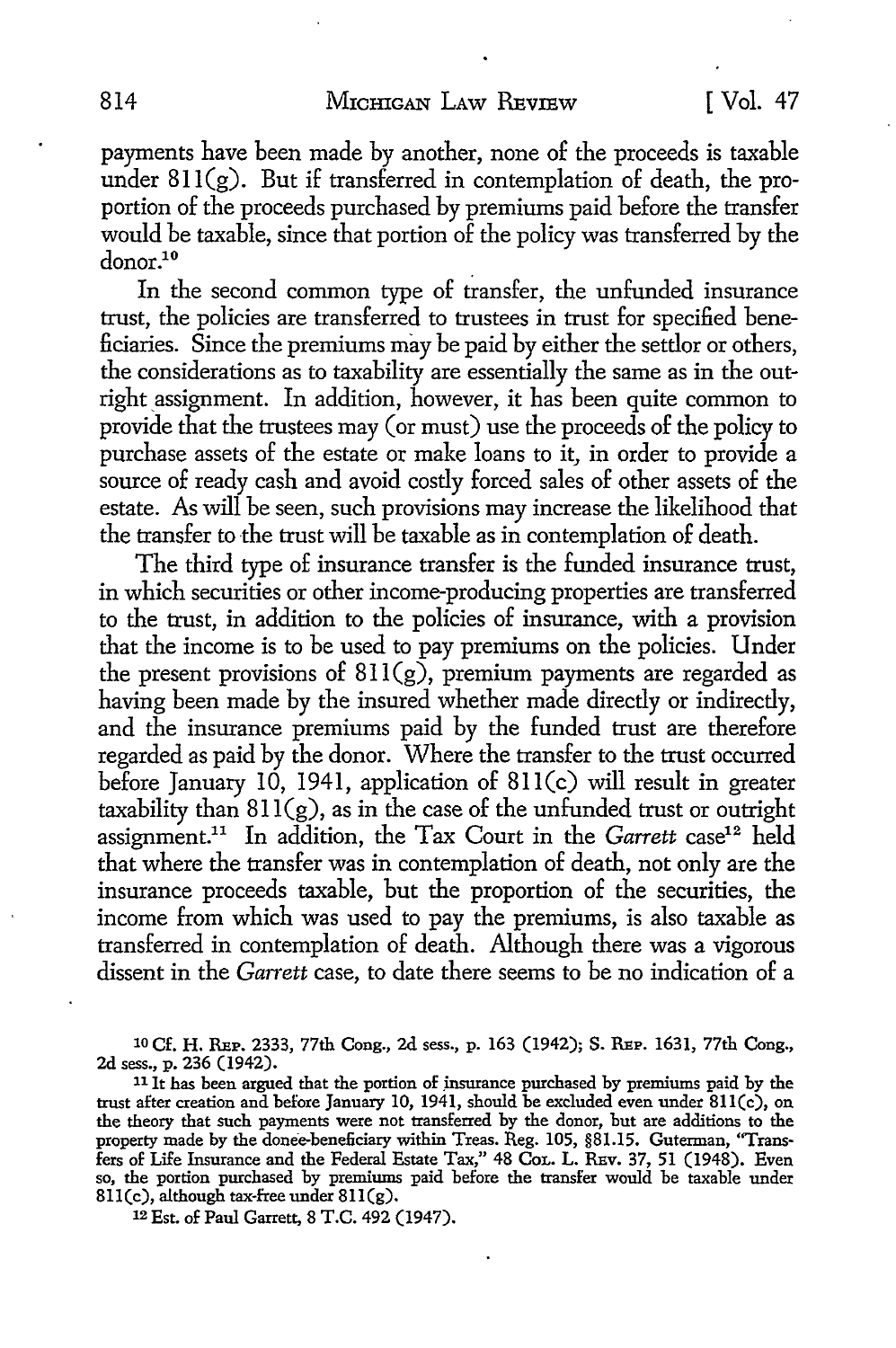change in the viewpoint of the Tax Court.<sup>13</sup> Since the courts apparently consider the funded insurance trust places additional emphasis on the inherent testamentary character of the insurance involved, the tax advantages of the funded trust would seem largely to have disappeared.

## B. *Transfers in Contemplation of Death*

The classic interpretation of the contemplation of death provision is found in *United States v. Wells,14* where Chief Justice Hughes said:

"The dominant purpose is to reach substitutes for testamentary dispositions and thus to prevent the evasion of the estate tax... As the transfer may otherwise have all the indicia of a valid gift inter vivos, the differentiating factor must be found in the transferor's motive. Death must be 'contemplated', that is, the motive which induces the transfer must be of the sort which leads to testamentary disposition."15

It is generally agreed that the dominant motive or impelling cause of the transfer must be testamentary in order for the transfer to be in contemplation of death.<sup>16</sup> Whether or not the transfer was made in contemplation of death is primarily a fact question, and the conclusion of the court may depend on any one or a combination of several factors. In addition to the ordinary elements considered in any contemplation of death case, such as the age and physical condition of the donor and the nearness of the transfer to the date of death, there are a number of factors which seem to have been sufficiently important in deciding the cases involving insurance transfers to warrant individual consideration.

## *I. The Testamentary Nature of Insurance*

The "inherent testamentary nature" of insurance was used by the courts as a justification for a Congressional classification of insurance transfers as subject to the estate tax under section  $811(g)$  of the Internal

14 283 U.S. 102, 51 S.Ct. 446 (1931).<br><sup>15</sup> Id. at 116.<br><sup>16</sup> Id. at 118; Farmers Loan and Trust Co. v. Bowers, (C.C.A. 2d, 1938) 98 F. (2d) 794, cert. den., 306 U.S. 648, 59 S.Ct. 589 (1939); Cf. Bell v. United States, (D.C. Minn. 1947) 74 F. Supp. 295.

<sup>13</sup> Cf. Thomas v. Graham, (C.C.A. 5th, 1946) 158 F. (2d) 561, in which the entire corpus of a funded insurance trust was taxed, where the income was not sufficient to pay all the premiums, and the settler made up the deficiencies. But the same court, in Flick's Est. v. Comm., (C.C.A. 5th, 1948) 166 F. (2d) 733, indicated that the previous holding was based on the implied retention of a reversionary interest rather than a finding that the transfer was made in contemplation of death.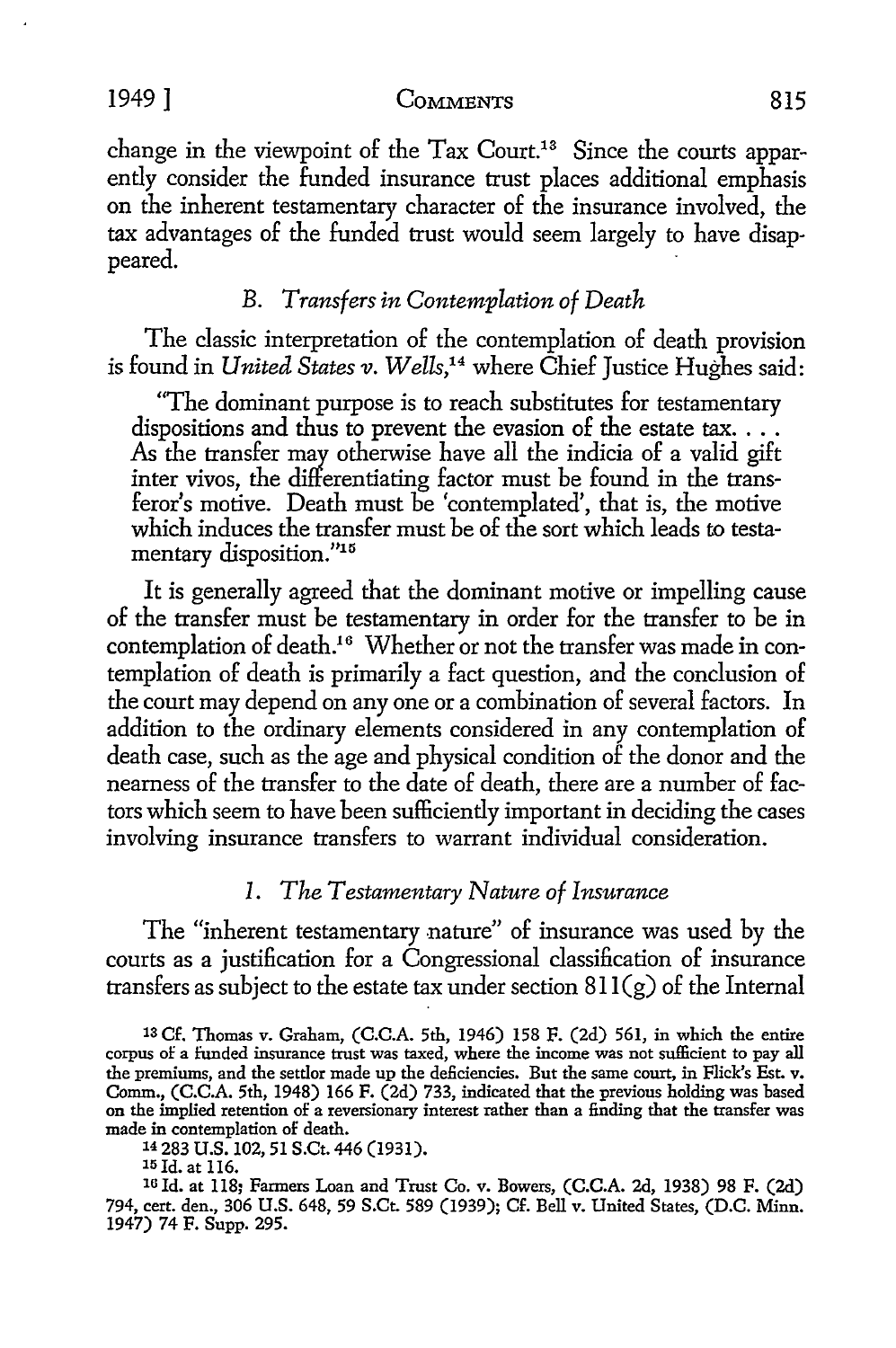Revenue Code.<sup>17</sup> The commissioner then used this argument as a justi-. £cation for the application of the contemplation of death provisions to transfers of life insurance.18 While it is true that death does make the face value of the policy payable to the beneficiary, so that the policy is by nature testamentary, it seems now to be recognized that while the subject matter of the transfer may be testamentary, this does not mean that the transfer itself is necessarily testamentary. $^{19}$ 

Certainly there is some difference between an irrevocable inter vivas transfer of insurance and a testamentary transfer which is always ambulatory during the life of the testator. In the *Flick* case, the court said:

. "Even though it be true, as the Tax Court reasoned, that all life insurance reaches its greatest value at the death of the insured, nevertheless Congress has not undertaken to convert a valid, absolute, complete gift inter vivas into a gift causa morris or a substitute for a testamentary disposition merely because the gift will have a greater value after the death of the donor."20

But while it may thus be denied that the nature of the subject matter should determine the motives of the transferor, it is apparent that the court will not altogether ignore the "inherent testamentary character" of insurance.

#### 2. *Desire to Avoid Estate Tax*

In several cases not involving transfers of insurance, the desire to save estate tax 'was recognized as one of the factors to be considered. The motive to avoid estate tax was not considered sufficient alone to make the gift one in contemplation of death,<sup>21</sup> but when such a motive was combined with others of a testamentary nature the transfer was held taxable.<sup>22</sup> Where insurance policies were transferred to decedent's wife, who created a trust, the fact that the only apparent purpose was to save estate tax

*11* Bailey v. United States, (Ct. Cl. 1939) 27 F. Supp. 617 at 621; Colonial Trust Co. v. Kraemer, (D.C. Conn. 1945) 63 F Supp. 866. Both justified the test of premium payments by the decedent as sufficient to justify taxation.

18 Vanderlip v. Comm., (C.C.A. 2d, 1946) 155 F. (2d) 152, cert. den., 329 U.S. 728, 67 S.Ct. 83 (1946).<br>
<sup>19</sup> Est. of Ruthrauff, 9 T.C. 418 (1947); Cronin's Est. v. Comm., (C.C.A. 6th, 1947)

164 F. (2d) 561, reversing 7 T. C. 1403 (1946); Flick's Est. v. Comm., (C.C.A. 5th, 1948)<br>166 F. (2d) 733.

166 F. (2d) 733. 20 Flick's Est. v. Comm., (C.C.A. 5th, 1948) 166 F. (2d) 733 at 740.

21 Denniston v. Comm., (C.C.A. 3d, 1939) 106 F. (2d) 925.

22 Farmers Loan and Trust Co. v. Bowers, (C.C.A. 2d, 1938) 98 F. (2d) 794, cert. den., 306 U.S. 648, 59 S.Ct. 589 (1939); Commonwealth Trust Co. of Pittsburgh v. Driscoll, (D.C. Pa. 1943) 50 F. Supp. 949, affd. per curiam, (C.C.A. 3d, 1943) 137 F. (2d) 653, cert. den., 321 U.S. 764, 64 S.Ct. 521 (1944).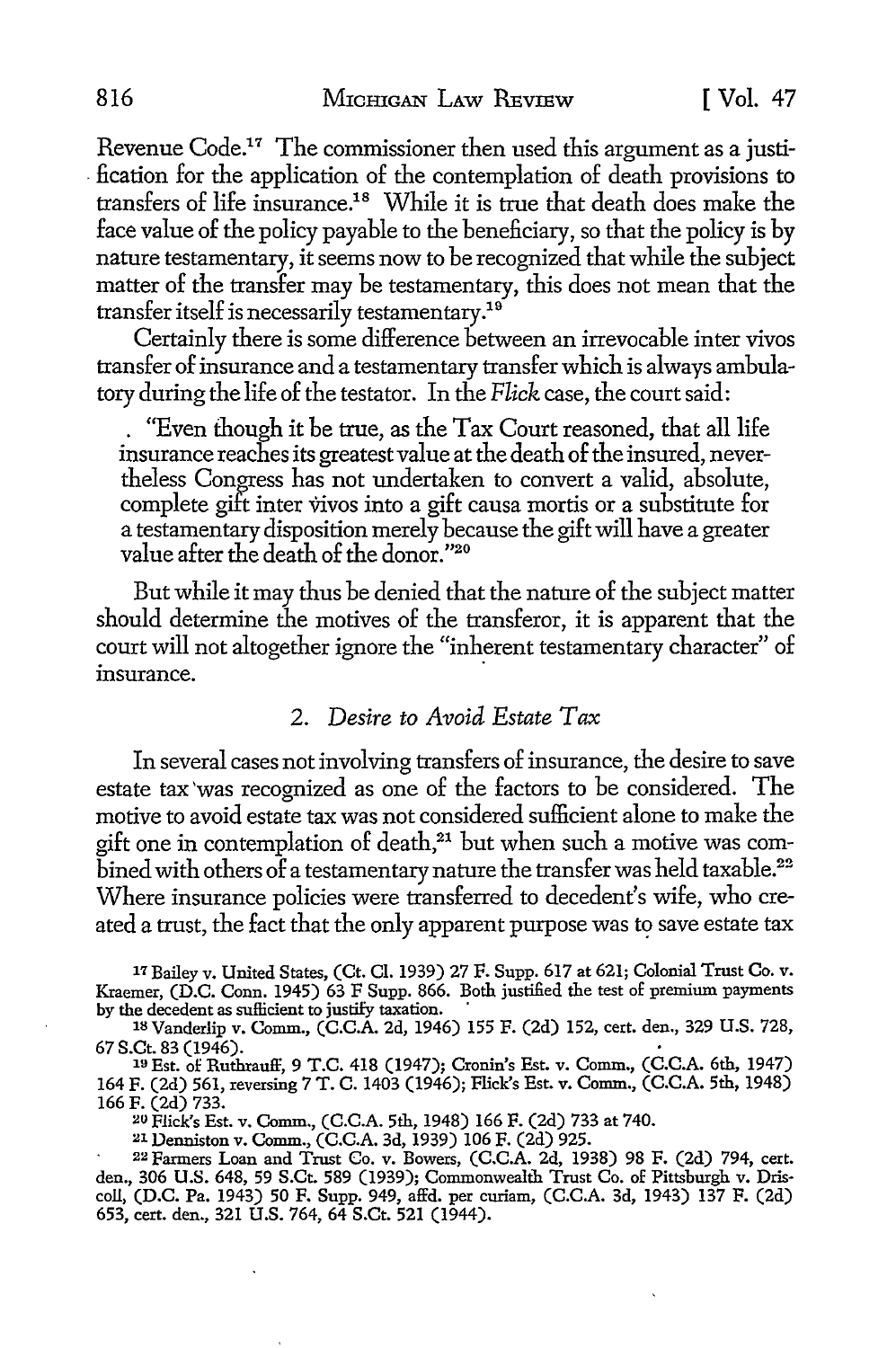#### 1949] COMMENTS 817

was considered nearly, if not quite, conclusive that it was a substitute for a testamentary disposition.<sup>23</sup> And in the *Vanderlip* case,<sup>24</sup> where the parties stipulated that the sole motive for the transfer was to avoid estate tax, the Second Circuit Court of Appeals emphasized that a gift differs from a bequest only insofar as it secures present enjoyment to the donee, and since a donor interested in saving taxes is not concerned with the donee's present enjoyment, the desire to avoid estate taxes is necessarily testamentary and not donative. Since the desire to save estate tax is almost always one of the motives for an inter vivos transfer of life insurance, such a view would seem to leave little possibility of making a transfer of life insurance which would not be held taxable under  $811(c)$ . In non-insurance cases, the force of a motive to avoid estate taxes was limited by the Supreme Court, where it was not the dominant motive, but only incidental to the decedent's original purpose to provide for his children.<sup>25</sup> It was emphasized that the controlling or impelling motive must be testamentary, and a modification of the original plan to avoid taxes in order to retain the original character of a tax-free transaction was not such a controlling motive. The Second Circuit Court of Appeals has indicated that the desire to avoid estate tax may not be absolutely conclusive, if the decedent has parted with all control over the policies.<sup>26</sup> But at present it seems that in the absence of present enjoyment by the donee, or controlling life motives, the desire to avoid estate tax is a particularly potent factor in holding that a life insurance transfer was in contemplation of death.

# 3. *The Insurance Transfer as Part of an Over-all Testamentary Plan*

Since the purpose of the contemplation of death provisions is to reach substitutes for testamentary dispositions, any indication that the insurance transfer is part of an over-all testamentary plan is naturally an important factor in reaching the conclusion that it was a transfer in contemplation of death. It has been a common practice to establish a trust of the proceeds of insurance policies with a provision that the trustees

2u Slifka v. Johnson, (C.C.A. 2d, 1947) 161 F. (2d) 467, 469. Cf. Treas. Reg. 105, §81.16, which indicates that a transfer to avoid estate tax is in contemplation of death.

<sup>23</sup> First Trust and Deposit Co. v. Shaughnessy, (C.C.A. 2d, 1943) 134 F. (2d) 940. 24 Vanderlip v. Comm., (C.C.A. 2d, 1946) 155 F. (2d) 152, cert. den., 329 U.S. 728,

<sup>67</sup> S.Ct. 83 (1946); cf. Slifka v. Johnson, (C.C.A. 2d, 1947) 161 F. (2d) 467.<br><sup>25</sup> Allen v. Trust Co. of Ga., 326 U.S. 630, 66 S.Ct. 389 (1946); cf. the statement in Est. of O'Neal, P. H. TAx Cr. MEMO. DEC.,  $\frac{1}{1}$  47,167 at p. 47-596, (1947), that: "No prudent man would make a substantial transfer of his property without some consideration of the tax consequences. . . ."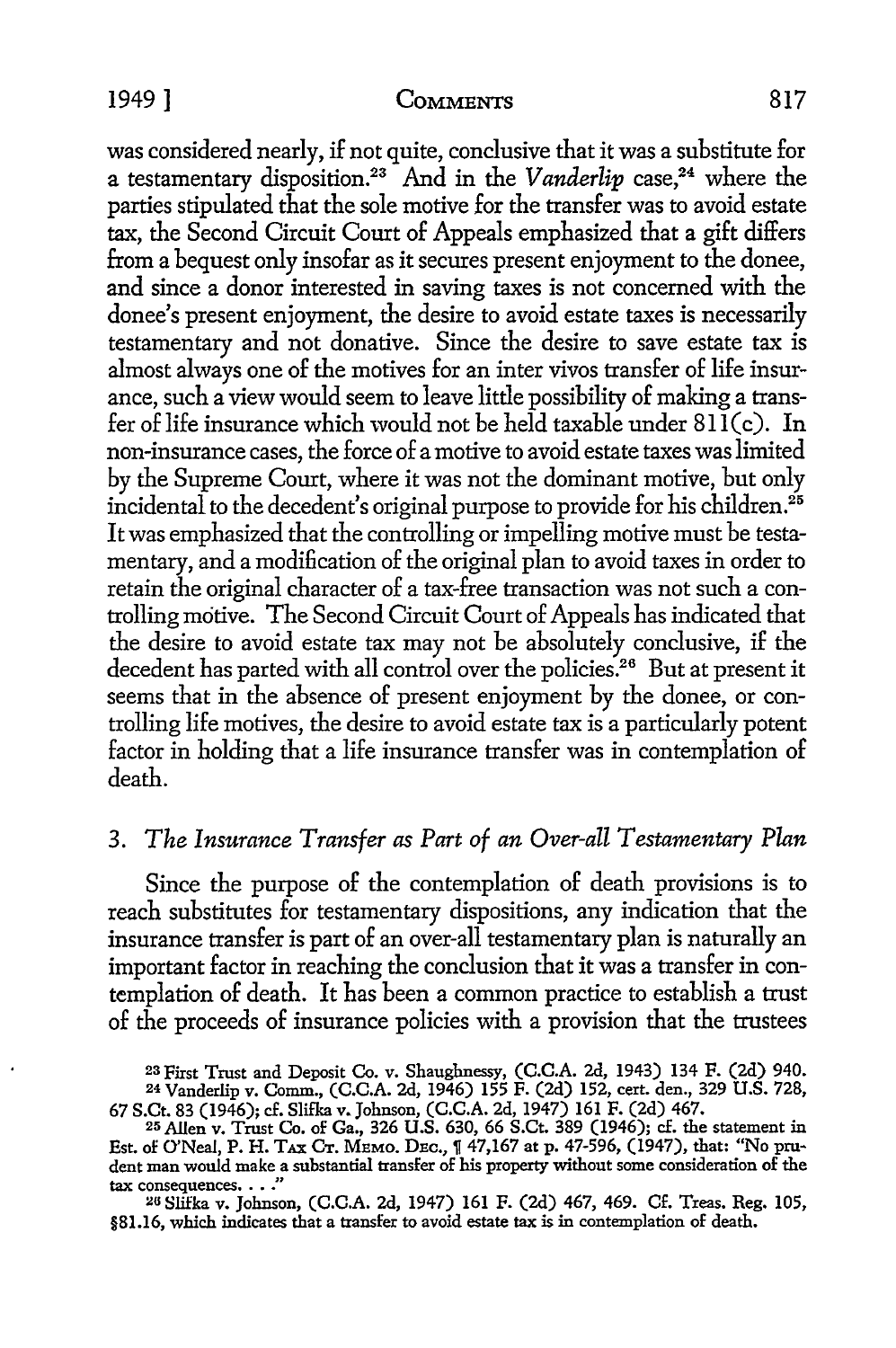could use the proceeds to purchase assets of the estate of 'the insured or make loans to it, in order to provide a source of ready cash with which to pay estate taxes or meet other obligations without depleting the estate through forced sales. Such provisions have been regarded by the courts as indications of the decedent's testamentary motive in establishing the trust.27 The execution of a will at the same time as the insurance transfer, or the existence of a will favoring the same beneficiaries as the insurance, have also been regarded as indicative of a testamentary motive.<sup>28</sup> While the former may provide some evidence of the decedent's motive, the latter would seem to mean little in most cases. That the decedent has chosen the same natural objects of his bounty as recipients of both inter vivos and testamentary gifts appears to indicate nothing as to the character of the gifts themselves. At least one decision has indicated that where life motives are present, neither the existence of a will favoring the same beneficiaries nor provisions for purchasing assets of the estate will be sufficient to make the transfer taxable under  $811(c).^{29}$ 

# *4. The Presence of Life Motives*

If it can be shown that the donor was motivated by concerns connected with life rather than death, it seems quite unlikely that the transfer will be considered to have been made in contemplation of death. Thus where the transfer was made pursuant to a divorce decree, to satisfy the donor's obligations to his divorced wife, the transfer was not subject to estate  $\text{tax}^{30}$  Where the donor's father had lost his fortune and the donor wished to guard against a repetition of such a family misfortune, the transfer to accomplish that purpose was not taxable.<sup>31</sup> If the desire to provide for one's family in case of business reverses during life, or to provide a stable income for a dependent unable to earn a living, can be shown, then it seems that the transfer will probably not be considered in contemplation of death.<sup>32</sup> The presence of such life motives is ordinarily a question of fact and will be determined by the trial

21 Sloan's Est. v. Comm., (C.C.A. 2d, 1948) 168 F. (2d) 470; Est. of Satuloff, P. H. TAX CT. MEMO. DEC., ¶ 47,312 (1947); Est. of Rhodes, P. H. TAX CT. MEMO. DEC., ,r 47,037 (1947); Davidson's Est. v. Comm., (C.C.A. 10th, 1946) 158 F. (2d) 239.

28 Diamond's Est. v. Comm., (C.C.A. 2d, 1947) 159 F. (2d) 672; cf. the Satuloff, Rhodes, and Davidson cases, supra, note 27. 211 Flick's Est. v. Comm., **(C.C.A.** 5th, 1948) 166 F. (2d) 733.

<sup>30</sup> Est. of George Hurd, 9 T.C. 681 (1947).<br><sup>31</sup> Est. of Ruthrauff, 9 T.C. 418 (1947).

<sup>81</sup> Est. of Ruthrauff, 9 T.C. 418 (1947).<br><sup>32</sup> Cronin's Est. v. Comm., (C.C.A. 6th, 1947) 164 F. (2d) 561, reversing 7 T.C. 1403 (1946); Flick's Est. v. Comm., (C.C.A. 5th, 1948) 166 F. (2d) 733; cf. Allen v. Trust Co. of Ga., 326 U.S 630, 66 S.Ct. 389 (1946).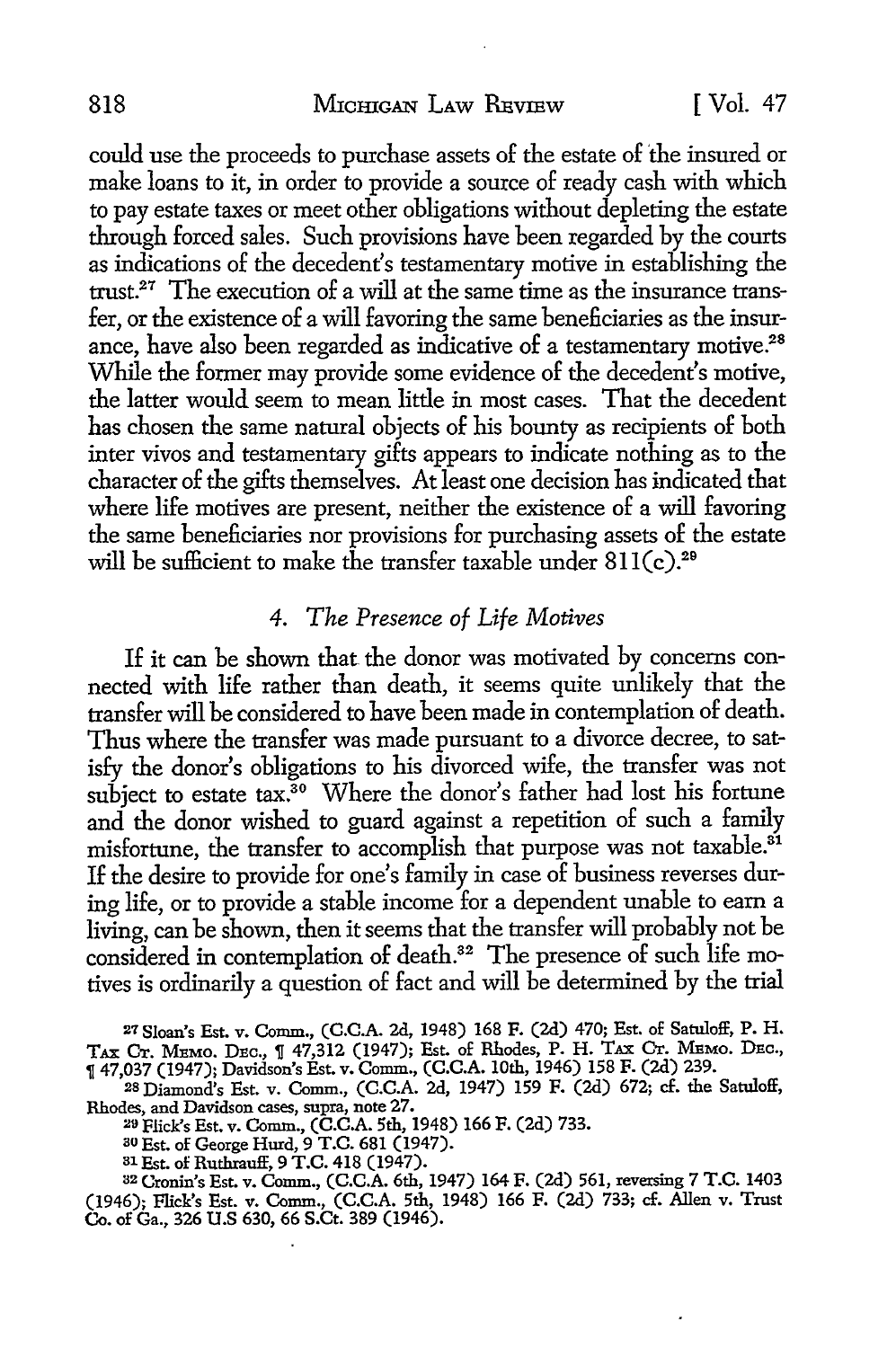1949 ] COMMENTS 819

court. The mere allegation of a desire to avoid creditors will be scrutinized by the courts and will probably not be sufficient to establish a life motive, however.<sup>33</sup> If the finding of the trial court is sustained by substantial evidence, it will be upheld by the appellate court.<sup>34</sup> But the inferences drawn by the trial court must be "reasonable" in order to be upheld, and the appellate court may evaluate the facts decided so as to reach a different result. 35

#### 5. *Present Enjoyment by the Donee*

The presence or absence of present enjoyment by the donee has been a particularly important factor in the decisions involving transfers of life insurance. Thus in the *Vanderlip* case, where the parties stipulated that the sole motive for a transfer of policies was a motive to avoid estate tax, the Second Circuit Court of Appeals emphasized the absence of present enjoyment by the donee in holding that the transfer was in contemplation of death.36 The absence of payment of income to the donee tends to emphasize the testamentary aspects of the transfer, and usually this has meant that the transfer was taxable. $37$  In the case of insurance its "inherent testamentary nature" means that the primary benefits will always accrue at death. Although absolute control may be passed to the donee at the time of transfer, there are seldom obvious present benefits to accompany the transfer.<sup>38</sup> Thus where policies were transferred to the donor's wife, and she created a trust, retaining the right to revoke it and to exercise the privileges of the owner of the policy, the court said it was not intended that the privileges would be exercised, and since the only apparent purpose was to avoid estate tax, the transfer was a substitute

<sup>33</sup>Diamond's Est. v. Comm., (C.C.A. 2d, 1947) 159 F. (2d) 672; Est. of Satuloff, P. H. TAX Cr. MEMO. DEC.,  $\sqrt{47,312}$  (1947).

<sup>84</sup>Under the rule laid down in Dobson v. Comm., 320 U.S. 489, 64 S.Ct. 239 (1943), no appellate court could reverse the Tax Court except for a clear-cut error of law. But by P.L. 773, 80th Cong., 2d sess. (June 25, 1948), the appellate courts are given the same power over Tax Court decisions that they have over decisions of the district court in cases tried without juries.

85 Cf. Cronin's Est. v. Comm., (C.C.A. 6th, 1947) 164 F. (2d) 561, reversing 7 T.C. 1403 (1946); Flick's Est. v. Comm., (C.C.A. 5th, 1948) 166 F. (2d) 733.

86 Vanderlip v. Comm., (C.C.A. 2d, 1946) 155 F. (2d) 152. Cf. Sloan's Est. v. Comm.,

(C.C.A. 2d, 1948) 168 F. (2d) 470.<br><sup>37</sup> Est. of Rhodes, P. H. Tдх Ст. Мемо. Dec. ¶ 47,037 (1947) (spendthrift provisions); Est. of Paul Garrett, 8 T.C. 492 (1947); Thomas v. Graham, (C.C.A. 5th, 1946) 158 F. (2d) 561 (but cf. note 13, supra).

<sup>88</sup> Present benefits to the beneficiary or assignee of an insurance policy would seem to be limited to utilization of the loan and surrender values, receipt of dividends, or receipt of disability benefits if the policy so provides. The addition of disability benefits to a policy shortly before transfer might in some cases be of assistance in establishing life motives as well as present enjoyment by the donee.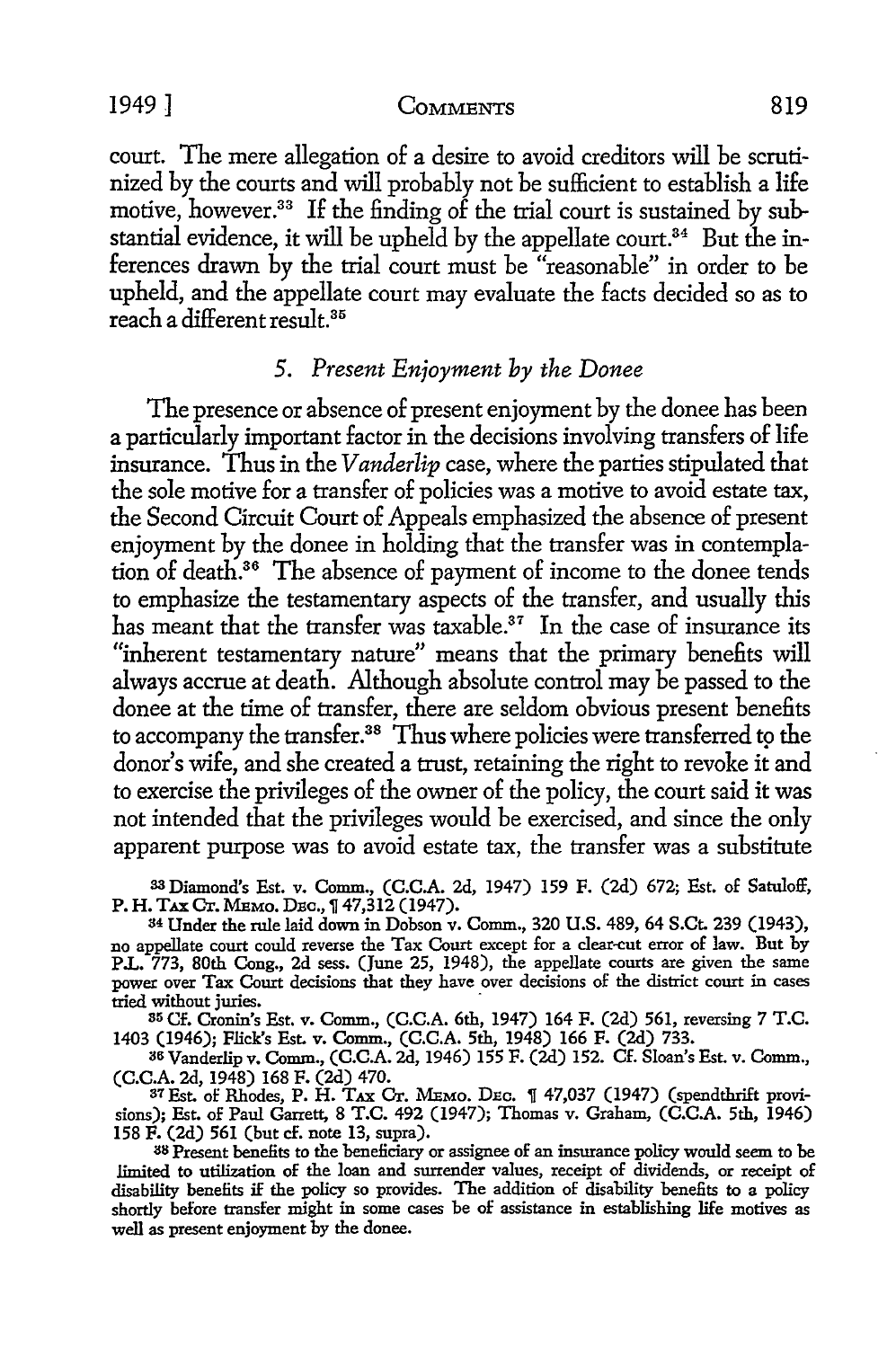for a testamentary disposition.<sup>39</sup> But in the *Flick* case,<sup>40</sup> where the trustees could cash in the policies and collect dividends, the court emphasized these facts as showing the decedent was not thinking of results to *be* achieved after death, and the fact that the rights to present enjoyment were not exercised was not regarded as important. In the *Cronin* case<sup>41</sup> the Tax Court had relied in part on the lack of intent that the donee should use the present rights of the owner of the policies transferred. But the Sixth Circuit Court of Appeals, in overruling the Tax Court's holding that the transfer was in contemplation of death, stressed that premiums on the policies had been paid in part from the proceeds of loans on the policies, and said,

 $\ldots$  we think it may not, in truth, be said that financial security residing in complete control of loan and surrender value is not present enjoyment of the subject matter of a gift, even though its actual utilization may prove to be unnecessary ."42

Certainly it seems that if control of loan and surrender values is not to be recognized as present enjoyment by the donee, it would be almost impossible to make an inter vivos transfer which would not be taxable under  $811(c)$ . The reasoning of the circuit court of appeals in the *Cronin* case seems sound in recognizing that control of the policy by the donee does result in something different from a testamentary disposition.

#### C. *Conclusion*

The purpose of the contemplation of death provision is to reach substitutes for testamentary dispositions and thus prevent evasion of the estate tax. According to the classic interpretation, whether or not the transfer is a substitute for a testamentary disposition depends on the motive of the donor. The position of the Treasury Department.<sup>43</sup> as exemplified in the attacks on life insurance transfers under 8ll(c), seems to be that the transfer is made in contemplation of death not only if made with the intent that it shall serve as a substitute for a testamentary disposition, but also if the transfer has the effect of serving as a sub-\_ stitute for a testamentary disposition. Such an objective test, when applied to life insurance which reaches its greatest value at death, makes a tax-free inter vivas transfer of insurance almost impossible. This posi-

ao First Trust and Deposit Co. v. Shaughnessy, (C.C.A. 2d, 1943) 134 F. (2d) 940.

<sup>40</sup> Flick's Est. v. Comm., (C.C.A. 5th, 1948) 166 F. (2d) 733.

<sup>417</sup> T.C. 1403 (1946).

<sup>42</sup>Cronin's Est. v. Comm., (C.C.A. 6th, 1947) 164 F. (2d) 561 at 566.

<sup>43</sup> Cf. Treas. Reg. 105, §81.16.